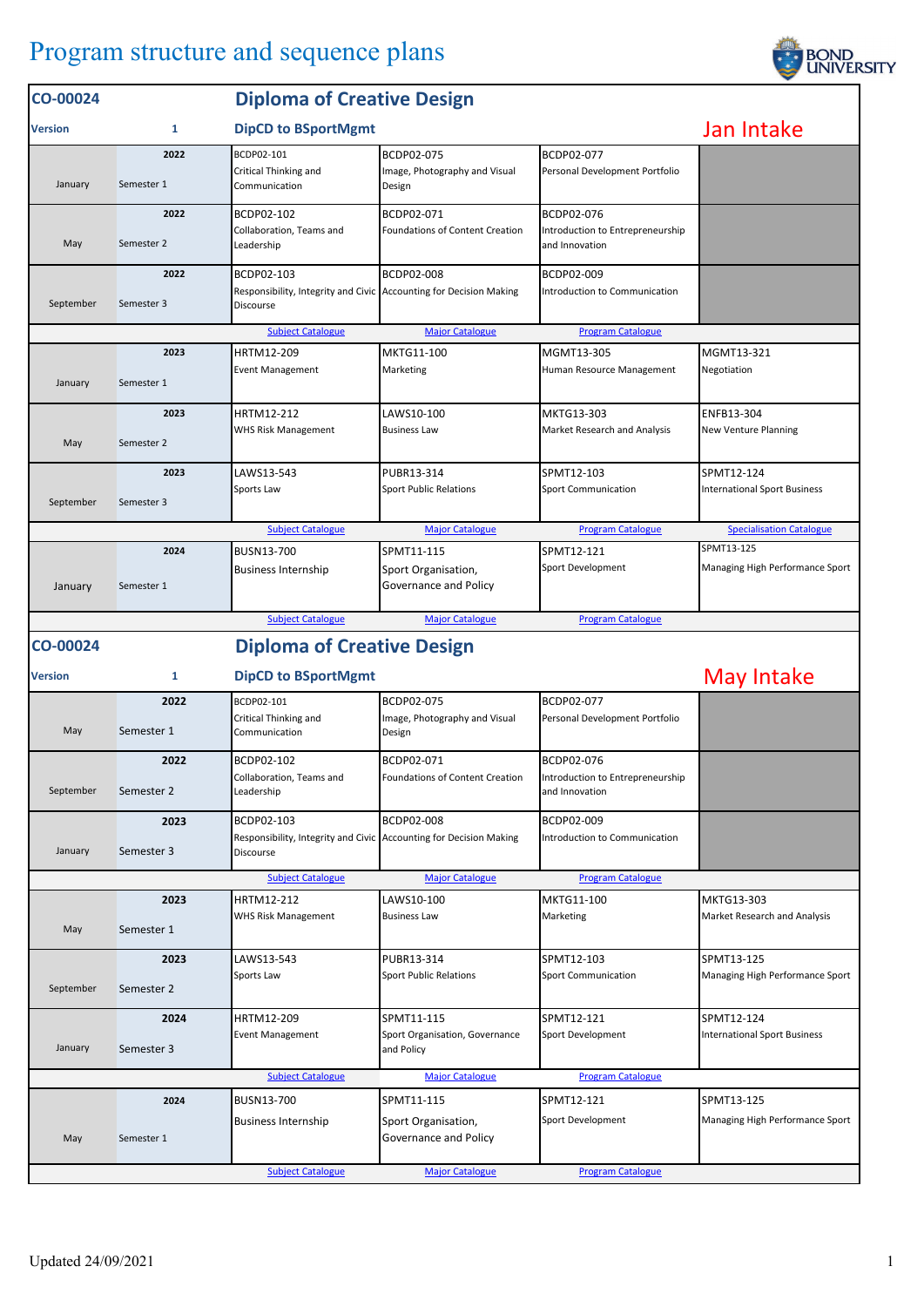## Program structure and sequence plans

| CO-00024                                                                       |                                                                                | <b>Diploma of Creative Design</b>                                               |                                              |                                                    |                                     |  |  |  |
|--------------------------------------------------------------------------------|--------------------------------------------------------------------------------|---------------------------------------------------------------------------------|----------------------------------------------|----------------------------------------------------|-------------------------------------|--|--|--|
| <b>Version</b>                                                                 | 1                                                                              | <b>DipCD to BSportMgmt</b>                                                      |                                              |                                                    | Sep Intake                          |  |  |  |
|                                                                                | 2023                                                                           | BCDP02-101                                                                      | BCDP02-075                                   | BCDP02-077                                         |                                     |  |  |  |
| September                                                                      | Semester 1                                                                     | Critical Thinking and<br>Communication                                          | Image, Photography and Visual<br>Design      | Personal Development Portfolio                     |                                     |  |  |  |
|                                                                                | 2024                                                                           | BCDP02-102                                                                      | BCDP02-071                                   | BCDP02-076                                         |                                     |  |  |  |
| January                                                                        | Semester 2                                                                     | Collaboration, Teams and<br>Leadership                                          | <b>Foundations of Content Creation</b>       | Introduction to Entrepreneurship<br>and Innovation |                                     |  |  |  |
|                                                                                | 2024                                                                           | BCDP02-103                                                                      | <b>BCDP02-008</b>                            | BCDP02-009                                         |                                     |  |  |  |
| May                                                                            | Semester 3                                                                     | Responsibility, Integrity and Civic Accounting for Decision Making<br>Discourse |                                              | Introduction to Communication                      |                                     |  |  |  |
|                                                                                | <b>Subject Catalogue</b><br><b>Major Catalogue</b><br><b>Program Catalogue</b> |                                                                                 |                                              |                                                    |                                     |  |  |  |
|                                                                                | 2024                                                                           | LAWS10-100                                                                      | PUBR13-314                                   | SPMT12-103                                         | SPMT12-124                          |  |  |  |
| September                                                                      | Semester 1                                                                     | <b>Business Law</b>                                                             | <b>Sport Public Relations</b>                | <b>Sport Communication</b>                         | <b>International Sport Business</b> |  |  |  |
|                                                                                | 2025                                                                           | HRTM12-209                                                                      | SPMT11-115                                   | SPMT12-121                                         | SPMT13-125                          |  |  |  |
| January                                                                        | Semester 2                                                                     | <b>Event Management</b>                                                         | Sport Organisation, Governance<br>and Policy | Sport Development                                  | Managing High Performance Sport     |  |  |  |
|                                                                                | 2025                                                                           | <b>BUSN13-700</b>                                                               | HRTM12-212                                   | MKTG11-100                                         | MKTG13-303                          |  |  |  |
| May                                                                            | Semester 3                                                                     | <b>Business Internship</b>                                                      | <b>WHS Risk Management</b>                   | Marketing                                          | Market Research and Analysis        |  |  |  |
| <b>Subject Catalogue</b><br><b>Major Catalogue</b><br><b>Program Catalogue</b> |                                                                                |                                                                                 |                                              |                                                    |                                     |  |  |  |
|                                                                                | 2024                                                                           | LAWS13-543                                                                      | MGMT13-305                                   | MGMT13-321                                         |                                     |  |  |  |
|                                                                                |                                                                                | Sports Law                                                                      | Human Resource Management Negotiation        |                                                    |                                     |  |  |  |
| September                                                                      | Semester 1                                                                     |                                                                                 |                                              |                                                    |                                     |  |  |  |
|                                                                                |                                                                                | <b>Subject Catalogue</b>                                                        | <b>Major Catalogue</b>                       | <b>Program Catalogue</b>                           |                                     |  |  |  |

## **PROGRAM INFORMATION**

**SUBJECT INFORMATION**

**GENERAL INFORMATION**

**You are registered into Beyond Bond which is a practical, activity-based program that extends across the duration of all undergraduate degrees.**